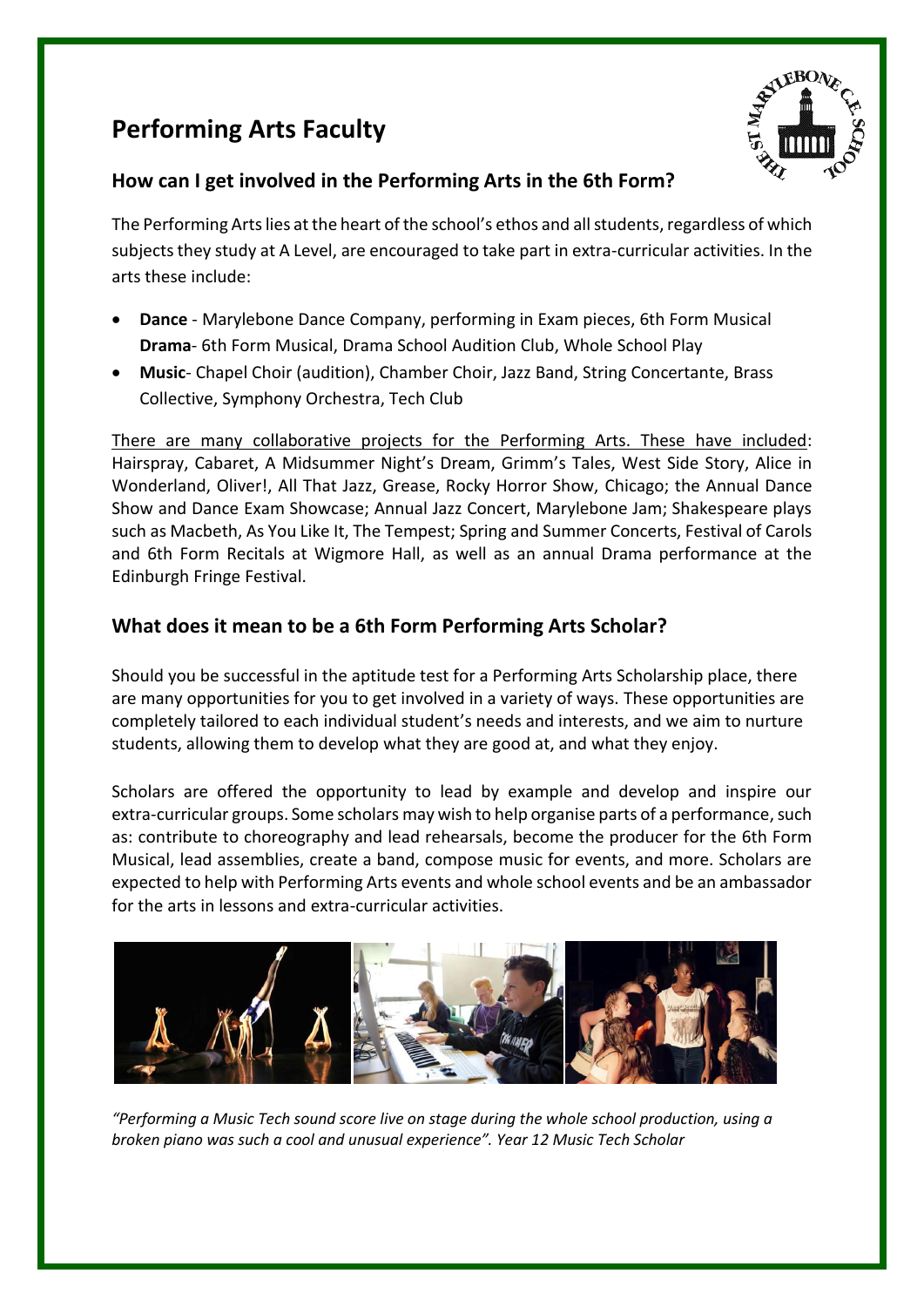## **How to become a Performing Arts Scholar**



As a specialist Performing Arts school St Marylebone offers Performing Arts Scholarships to 6th Form students. We are looking for people who are passionate about the Arts, have a high level of aptitude in their chosen Performing Art, enjoy performing confidently and love being an ambassador for the Arts.

If that describes you and you are intending to study a Performing Arts subject at A Level then you should apply. Performing Arts Scholarships are available in Dance, Drama, Music and Music Technology and successful candidates benefit from a scholarship package which will include:

- Access to visiting instrumental teachers (fees apply)
- Automatic place in the Marylebone Dance Company (Dance Scholars only)
- Position of Performing Arts Ambassador for the school
- Selected workshops and master classes
- Regular performance opportunities

If you are talented in Dance, Drama, Music or Music Technology and you are applying to study that subject at A level then you are eligible to apply to become a Performing Arts scholar. Please note, however, that you can only apply to be a scholar in one Performing Arts subject, regardless of how many Performing Arts subjects you are applying to study.

Internal candidates should also note that if you already hold a scholarship this does not automatically carry over into Year 12 and you must reapply. You can still apply to take an A level in Dance, Drama, Music or Music Technology without applying to be a Performing Arts Scholar. The scholarship scheme is an additional option for students.

### **How do I apply?**

Complete the Scholarship section on your online application. You will then be invited by the relevant Performing Arts department for an aptitude test and interview. You will need to demonstrate your aptitude, enthusiasm and passion for your chosen art form through a pre-prepared performance piece of your own choice. Further details about the aptitude test procedure will be sent to you with your aptitude test invitation.

*"Performing at the Edinburgh Fringe Festival was amazing! It was so cool to be working alongside professional companies, and receiving a brilliant review for our own work." Year 12 Drama Scholar*

*"Thanks to the ongoing support I receive during the Drama School Audition Club I felt well prepared for my auditions, and I am so pleased to be going to the Drama School of my choice." Year 13 Drama Scholar*

*"I really like that, as a Music Scholar, I have so many opportunities to perform at lots of different music events, including the prestigious Wigmore Hall." A Level Music student*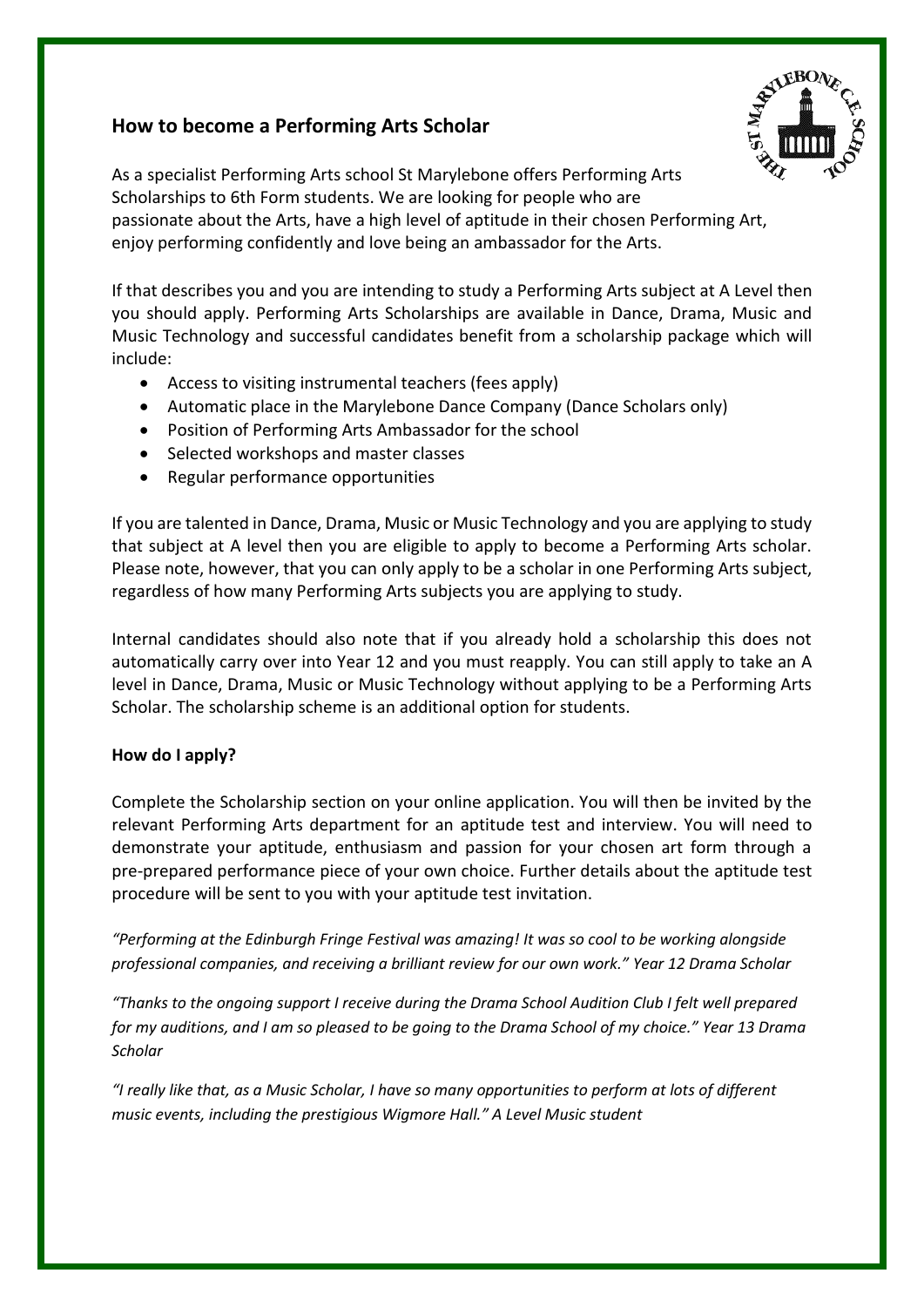# **Sixth Form Performing Arts Aptitude tests**



**Deadline: External applicants- 11th January, Internal applicants- 14th December**

**PLEASE NOTE: The aptitude test process will start as soon as you enter the premises and includes your conduct throughout.**

**Music and Choral Scholarship application:**

### The test will consist of:

1. Performing one unaccompanied piece, 2-3 minutes in length, that will highlight your skills as a solo performer. Students will perform in front of the other members of their group. Your solo performance will be marked out of 20 using the following criteria:

- Pitch accuracy
- Rhythmic accuracy
- Phrasing, articulation and dynamic contrast
- Interpretation and Communication.

2. Completing a short aural test (equivalent to Grade 6 ABRSM)

3. Completing a short group composition/arranging task based on a given musical extract and using the forces available in your group.

4. Discussing your past musical achievements and performance experience.

*"The masterclass with English National Opera really challenged me as a performer, and was so useful in the run-up to my recital." A Level Music student*

### **Music Technology Scholarship application:**

The test will last approximately 20 minutes, and students will be tested individually.

The test will consist of:

1. Presenting a piece of your music technology work.

- Bring a piece of your work about 2-3 minutes long with you, on a CD or memory stick as an MP3 or WAV file.
- Talk about how you created your work, the use of technology in it, where your inspiration comes from and how you hope to use your music technology in the future.

2. Perform an unaccompanied piece of music on one instrument of your choice, 2-3 minutes in length.

*"Being commissioned to compose a sound score for Marylebone Dance Company gave me the opportunity to gain industry style work experience." Music Tech student*